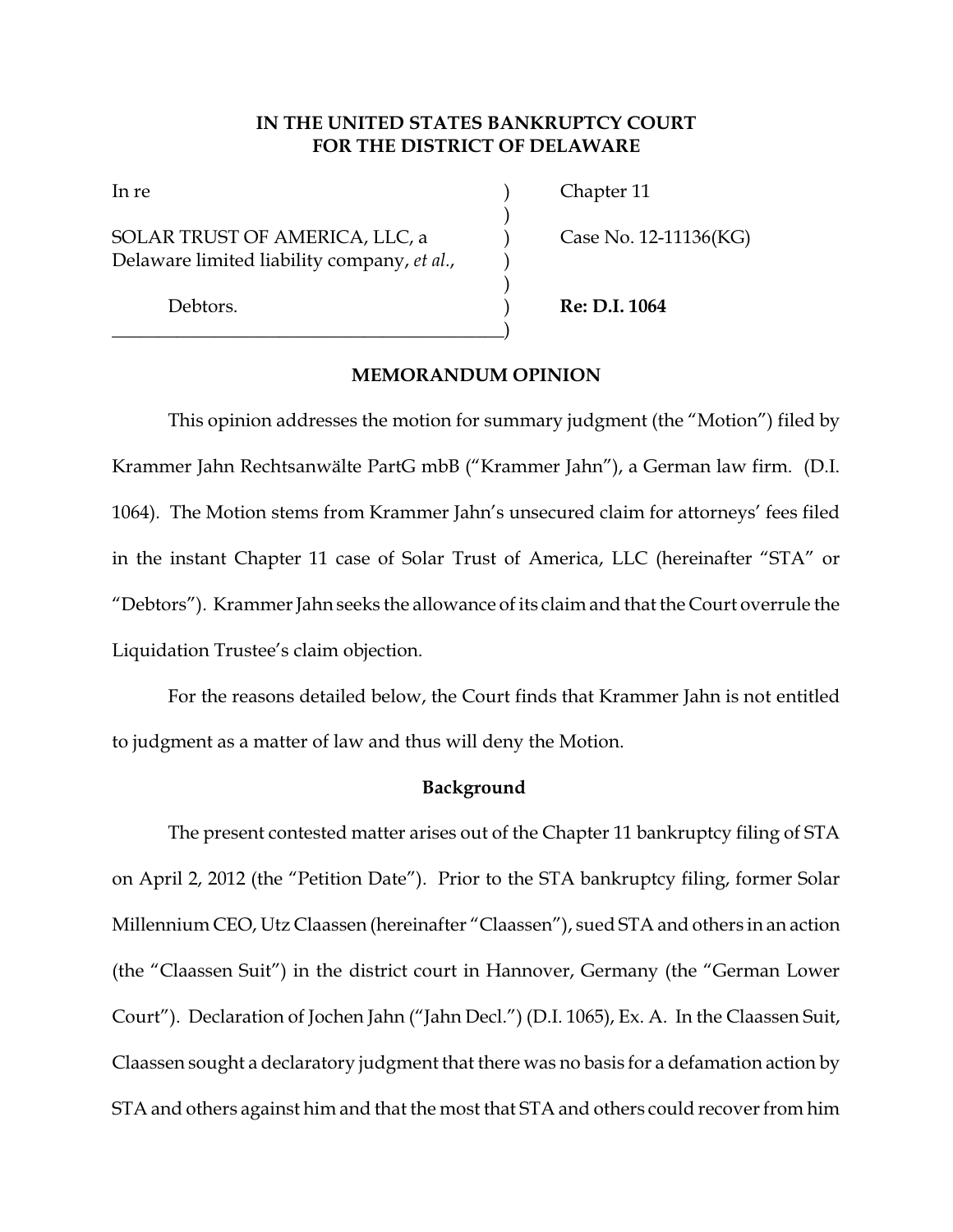was €25,000. *Id.* at ¶ 16. Krammer Jahn represented STA and successfully defended against the Claassen Suit in the German Lower Court. *Id.* at ¶¶ 12-13. In the engagement letter, STA and Krammer Jahn agreed that German law would govern the attorney client relationship. *Id.* at Ex. B. The Debtors paid Krammer Jahn €30,262 for services rendered in the Claassen Suit. *Id.* at ¶ 23.

Claassen then appealed the German Lower Court's dismissal to the Oberlandesgericht Celle, Germany ("German Appellate Court") on January 18, 2012. *Id.* at ¶ 14.

Prior to the German Appellate Court issuing its decision (the "German Opinion"), STA filed its bankruptcy case on April 2, 2012 (the "Petition Date"). On July 5, 2012 the German Appellate Court issued its decision dismissing Claassen's claim and additionally determining that the amount in controversy, which under German law is the basis for the fee award to Krammer Jahn, was much higher than the German Court's determination. On July 12, 2012 the German Appellate Court entered the German Appellate Court Opinion valuing the matter in dispute in the Claassen Suit at €30,000,000. The German Court had valued the Claassen Suit at €25,000. *Id.* at ¶ 16.

On August 8, 2012 Krammer Jahn filed a general unsecured proof of claim (the "POC") in the Chapter 11 proceeding in the amount of  $\epsilon$ 228,760, less  $\epsilon$ 30,262 in payments STA previously paid to the firm. *Id.* at ¶ 18. After deducting the amounts already paid to it by the Debtors, Krammer Jahn calculates it is owed €194,498 or \$264,319.94 (using a conversion rate of \$1.3316 per Euro which was the prevailing conversion rate on the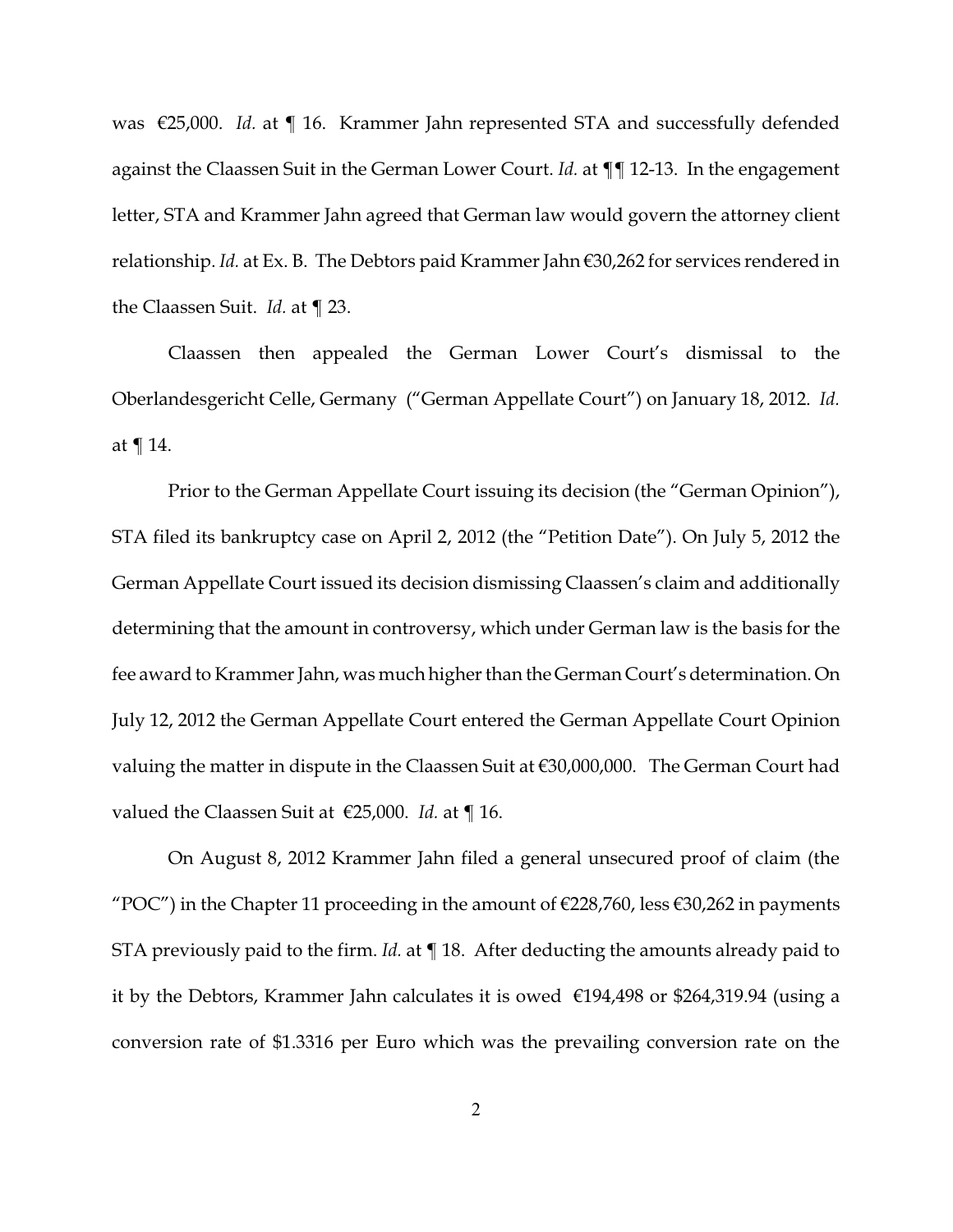Petition Date) for legal fees. *Id.* at ¶ 22-23. In the POC, Krammer Jahn explains that it calculated its attorneys' fees based on an application of German statutory fee scales to the amount in controversy in the Claassen Suit, in accordance with the German Lawyer's Fees Act (Rechtsanwaltsvergütungsgesetz or "RVG") and German Federal Regulations for Lawyers (Bundesrechtsanwaltsordnung or "BRAO").

### **Jurisdiction**

The Court has jurisdiction over the present matter pursuant to 28 U.S.C. §§ 157 and 1334. Venue is proper pursuant to 28 U.S.C. §§ 1408 and 1409. This is a core proceeding within the meaning of 28 U.S.C. §§ 157(b)(2).

## **Standard of Review**

This Court analyzes the issues below in accordance with the standard of review applicable to summary judgment motions. Pursuant to Federal Rule of Bankruptcy Procedure 7056, summary judgment is appropriate if the pleadings, depositions, and admissions that are part of the record, demonstrate the absence of any genuine issue of material fact which in turn would entitle the moving party to judgment as a matter of law. Fed. R. Bankr. P. 7056; Fed. R. Civ. P. 56(c); *Celotex Corp. v. Catrett*, 477 U.S. 317, 322, (1986). Once a movant has carried its burden under Federal Rule of Civil Procedure 56(c), the burden shifts and respondents can survive a summary judgment motion by establishing that there is a genuine issue of material fact.*Matsushita Elec. Indus. Co., v. Zenith Radio Corp.*, 475 U.S. 574, 585-86 (1986). "In determining whether a genuine issue of fact exists, we resolve all factual doubts and draw all reasonable inferences in favor of the nonmoving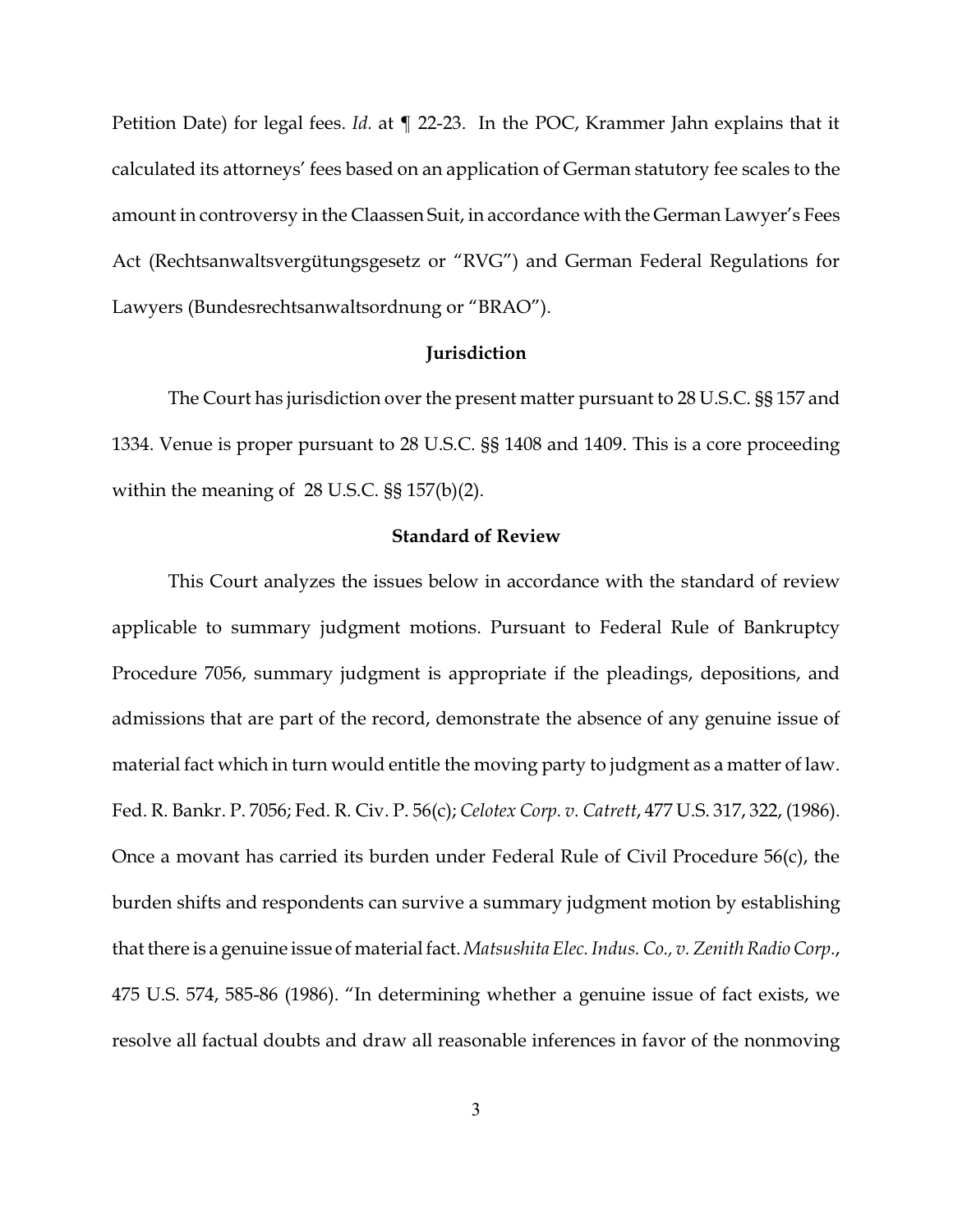party." *Conoshenti v. Pub. Serv. Elec. & Gas Co.*, 364 F.3d 135, 140 (3d Cir. 2004).

Summary judgment is best utilized when it is invoked for one of its primary purposes, such as the isolation and disposition of claims or defenses that are not supported by the facts of the case. *See Celotex*, 477 U.S. at 323-24. In expansive disputes such as the one present here, summary judgment gives the parties an opportunity to promote judicial efficiency by avoiding a lengthy and expensive trial on an unwinnable claim or defense. *In re WL Homes, LLC*, 452 B.R. 138, 142 (Bankr. D. Del. 2011)("Summary judgment may be properly granted 'as a means of avoiding full-dress trials in unwinnable cases, thereby freeing courts to utilize scarce judicial resources in more beneficial ways.'")(citing *Mesnick v. Gen. Elec. Co.*, 950 F.2d 816, 822 (5th Cir.1991)).

#### **Discussion**

As a matter of law, the fees to which Krammer Jahn is entitled is to be measured by a reasonableness standard and not in accordance with the German statutory scheme. Accordingly, there are genuine issues of material fact surrounding the reasonableness of the additional attorneys' fees. This precludes a grant of summary judgment in favor of Krammer Jahn on the Claim Objection to Krammer Jahn's POC. The decision of the German Appellate Court violated the automatic stay because the decision came after STA filed for bankruptcy and the automatic stay was in place, rendering that decision void in this proceeding. Furthermore, there remains a genuine question as to the reasonable value of services provided by Krammer Jahn since Krammer Jahn did not render additional services justifying these additional fees which dwarf the original fees. Without an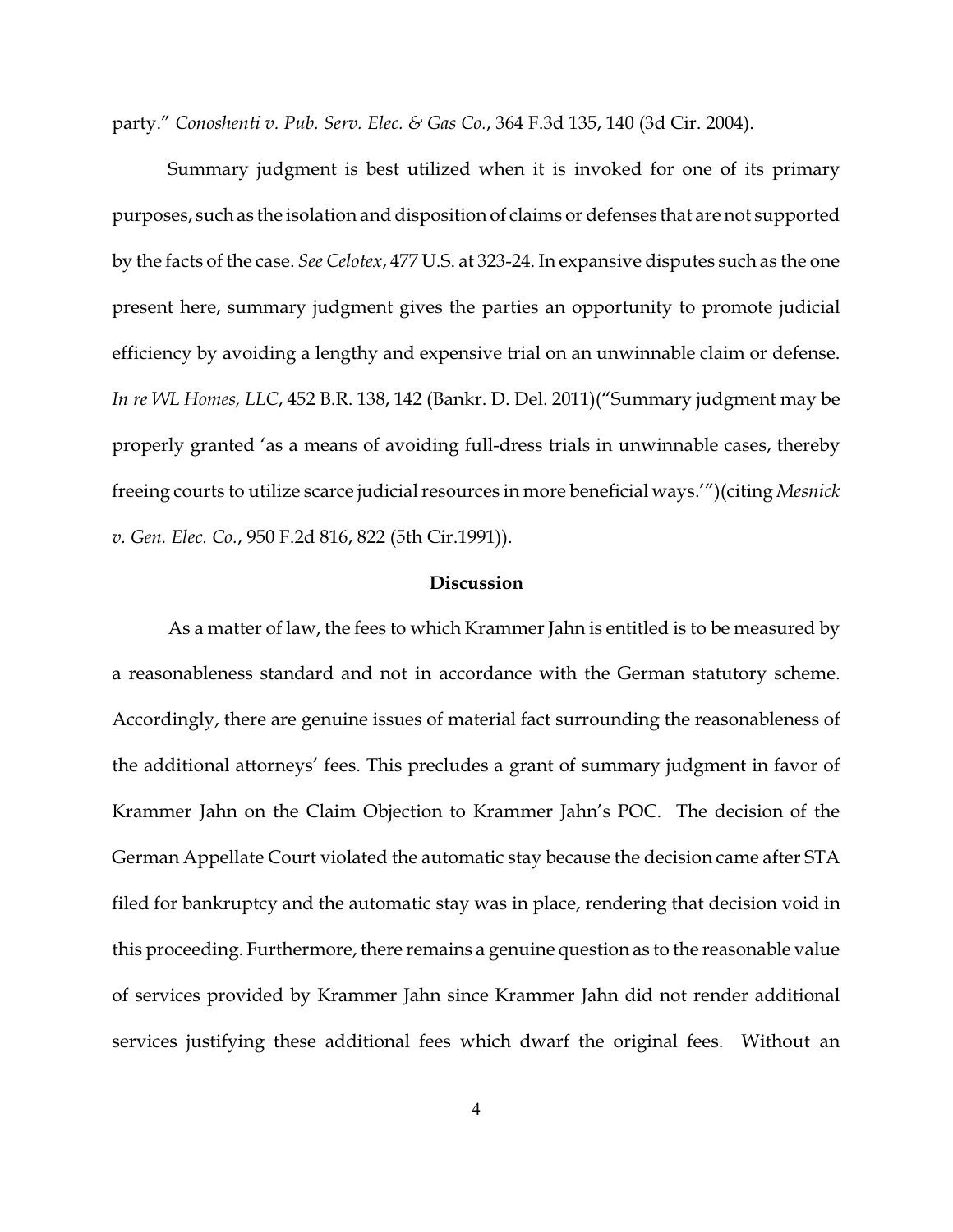evidentiary hearing, the Court cannot determine if the fees are reasonable or unconscionable.

#### *The Automatic Stay*

As a preliminary matter, because the granting of relief or the failure to request relief from the automatic stay, triggered by STA's bankruptcy, present questions about the Court's jurisdiction to consider aspects of the appeal, the Court has "inherent power and a continuing obligation to determine [its] own jurisdiction." *Maritime Elec. Co. v. United Jersey Bank*, 959 F.2d 1194, 1198 (3d Cir.1991). The purpose of the automatic stay is twofold: (1) to protect the debtor, by stopping all collection efforts, harassment, and foreclosure actions, thereby giving the debtor a respite from creditors and a chance "to attempt a repayment or reorganization plan or simply be relieved of the financial pressures that drove him into bankruptcy;" and (2) to protect "creditors by preventing particular creditors from acting unilaterally in self-interest to obtain payment from a debtor to the detriment of other creditors." *Id*. at 1204.

The stay is "automatic" because it is triggered upon the filing of a bankruptcy petition regardless of whether the other parties to the stayed proceeding are aware that a petition has been filed. The automatic stay cannot be waived. Relief from the stay can be granted only by the bankruptcy court having jurisdiction over a debtor's case. *Id*. A party in interest may obtain relief from stay, pursuant to Section 362(d)(1), by requesting the relief from the bankruptcy court and, after notice and a hearing, showing cause. 11 U.S.C.  $§ 362(d)(1).$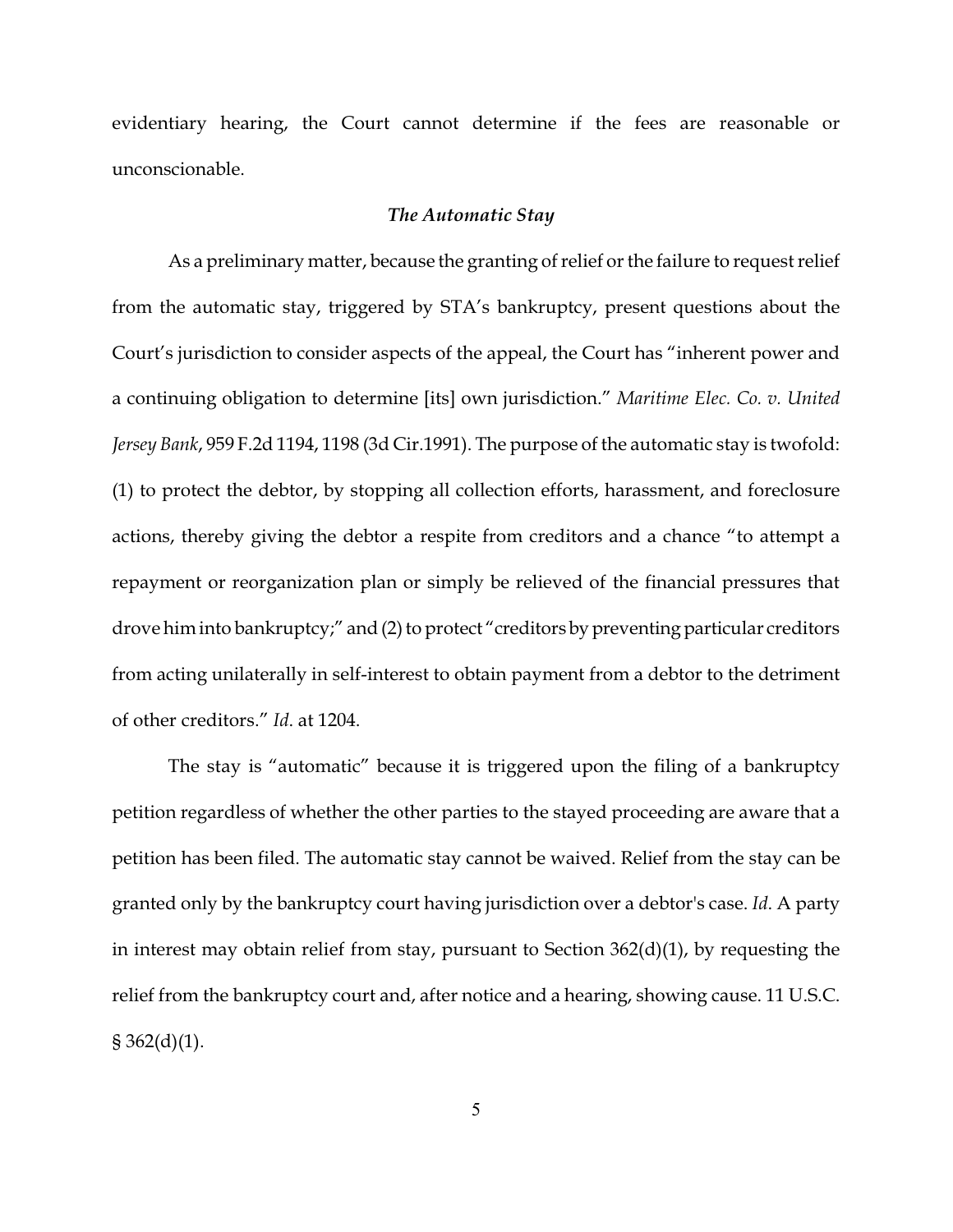The automatic stay is broad in scope, directing that "[a]ll judicial actions against a debtor seeking recovery on a claim that were or could have been brought before commencement of a bankruptcy case, are automatically stayed."*Maritime*, 959 F.2d at 1203, 1206. Thus, "[o]nce triggered by a debtor's bankruptcy petition, the automatic stay suspends any non-bankruptcy court's authority to continue judicial proceedings then pending against the debtor." *Id*. at 1206.

Here, the German Appellate Court Opinion, which forms the basis of Krammer Jahn's POC, was issued in July of 2012, after the Debtor's chapter 11 case was filed and after the Section 362 automatic stay took effect. Krammer Jahn argues that the German Appellate Court Opinion does not violate the automatic stay because it was a ministerial act, which is usually an exception to the automatic stay. However, Krammer Jahn fails to offer any legal precedence under German law that the German Appellate Court Opinion was ministerial.

An act is ministerial where "the obligation to act [is] peremptory, and plainly defined." *United States ex re.l. McLennan v. Wilbur*, 283 U.S. 414, 420 (1931). If an act is ministerial in nature, the act, even if taken post-petition within the context of a judicial or other court proceeding does not violate the automatic stay. *Chase Manhattan Bank v. Pulcini* (*In re Pulcini*), 261 B.R. 836, 841 (Bankr. W.D. Pa. 2001). Krammer Jahn relies on two cases, *In re Connors* and *In re Aultman*, that respectively determine that the delivery of a sheriff's deed and entry of a judgment on a state docket are ministerial acts. *In re Connors*, 497 F.3d 314, 321 (3d Cir. 2007) (the delivery of a sheriff's deed is a ministerial act that does not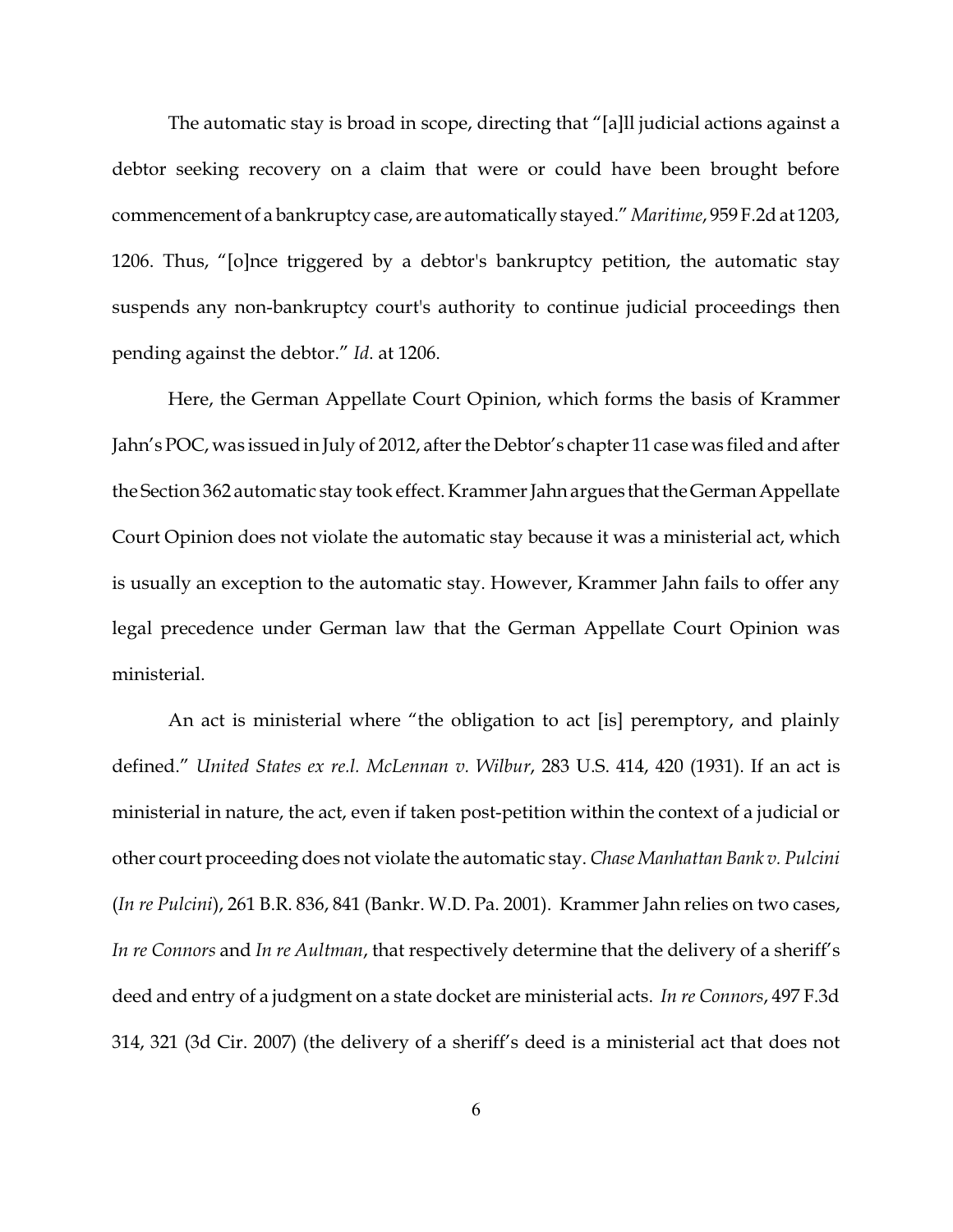violate the automatic stay); *Electric M & R. Inc., v. Aultman* (*In re Aultman*), 223 B.R. 481, 485 (Bankr. W.D. Pa. 1998) (the entry of a judgment on state docket is a purely ministerial act that does not violate the automatic stay). Neither of the case examples is helpful to the Court in the present case which involves attorneys' fees based on a German statute that bases fees on the amount in controversy. There is no showing that the German courts would classify the German Appellate Court Opinion as a ministerial act. The Court certainly does not agree that the post-petition German Appellate Opinion was aministerial act. *See*, *e.g.*, *Bonilla v. Trebol Motors Corp.*, 150 F.3d 77, (1st Cir. 1998), making it clear that a judge's ruling is not a ministerial act. It is obvious to the Court that the German Appellate Court's qualitative and quantitative determination that the amount in controversy in the Claassen Suit was €30,000,000, not €25,000, was not ministerial.

Furthermore, the Debtors were not present, nor did they participate in the proceedings before the German Appellate Court. The Court never asked to, nor did it, authorize Krammer Jahn to act on the Debtors' behalf in the German Appellate Court proceeding. The Court has exclusive jurisdiction and the German Appellate Court has no jurisdiction over the post-petition proceeding, and an act by the German Court or the German Appellate Court, absent it being a ministerial act, is a violation of the automatic stay.

As a result, the German Appellate Court Opinion is void, as a matter of law, since it violated the automatic stay. Accordingly, the value of the Krammer Jahn claim remains a question of fact.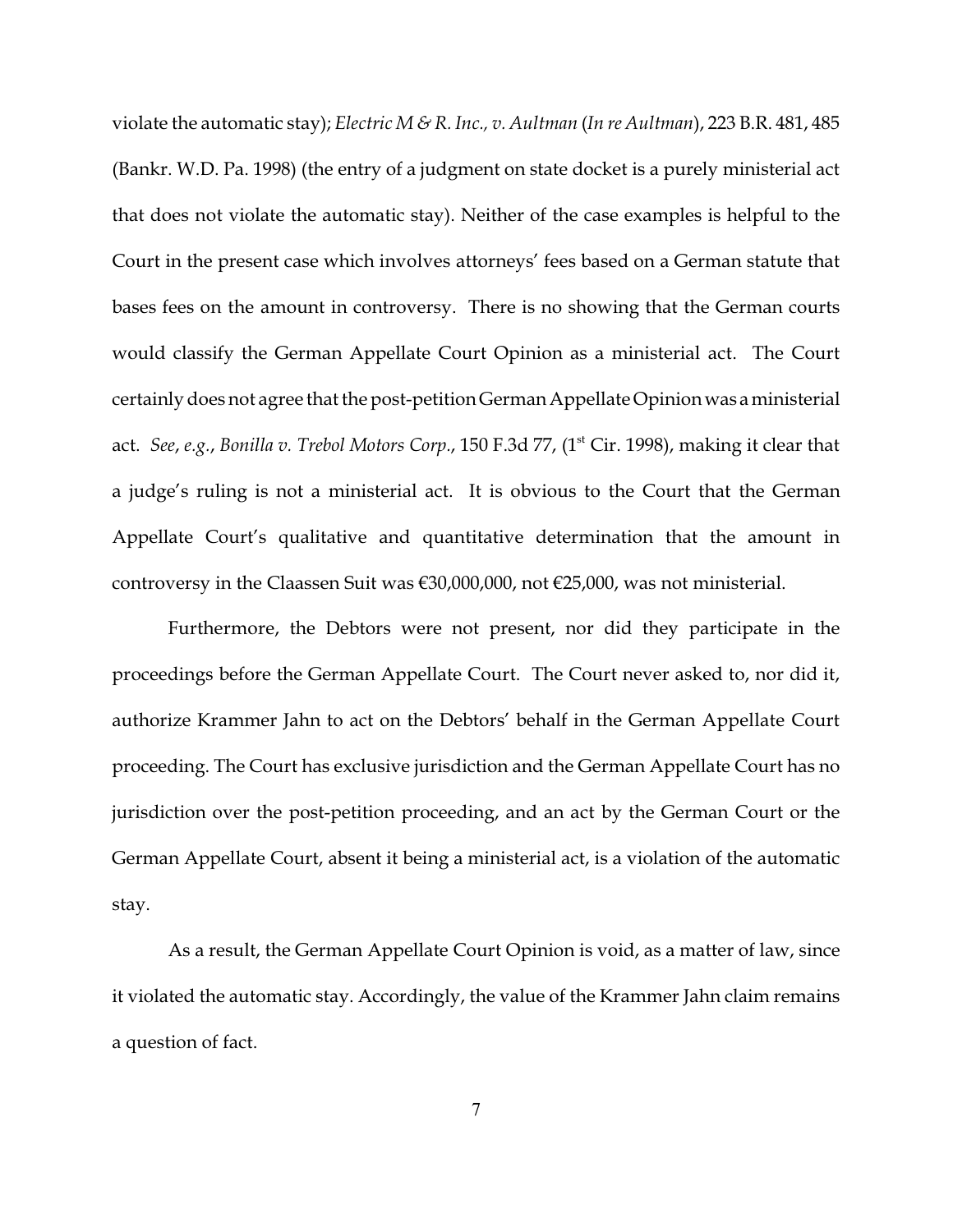#### *Reasonableness of Legal Fees*

German statutory laws determine legal fees. There is a rigid calculation of legal fees under German law and German lawyers are prohibited from agreeing or even requesting fees and expenses less than that scheduled by the Rechtsanwalsvergütungsgesetz (RVG). Jahn Decl.,  $\P$  20-21. This instruction is based on the legal regulations pursuant to Sections (4)(1) RVG, 49b(1) of the Federal Regulations for Lawyers (BRAO). BRAO Section 49(b)(1) states: "*Es ist unzulässig, geringere Gebühren und Auslagen zu vereinbaren oder zu fordern, als das Rechtsanwaltsvergütungsgesetz vorsieht, soweit dieses nichts anderes bestimmt*." ("It is not permissible to agree on or to bill for lower fees and disbursements than those provided for in the RVG in as far as nothing to the contrary is set out therein.")

Krammer Jahn argues that the Court should not revisit the reasonableness of its alleged fees and expenses, since the German statute, *i.e.*, the RVG, determines the fees. The German statutory fee calculation is based on the amount at issue, not the reasonableness in relation to the work performed. However, Section 502(b)(4) of the Bankruptcy Code explicitly mandates a review of the reasonableness of attorney fees:

> if [an] objection to a claim is made, the court, after notice and a hearing, shall determine the amount of such claim in lawful currency of the United States as of the date of the filing of the petition, and shall allow such claim in such amount, except to the extent that- **if such claim is for services of an insider or attorney of the debtor, such claim exceeds the reasonable value of such services**.

(emphasis added) 11 U.S.C. § 502(B)(4).

The legislative comments to section 502(b)(4) also make it clear that the provision is designed to enable the Court to examine independently the claim of a debtor's attorney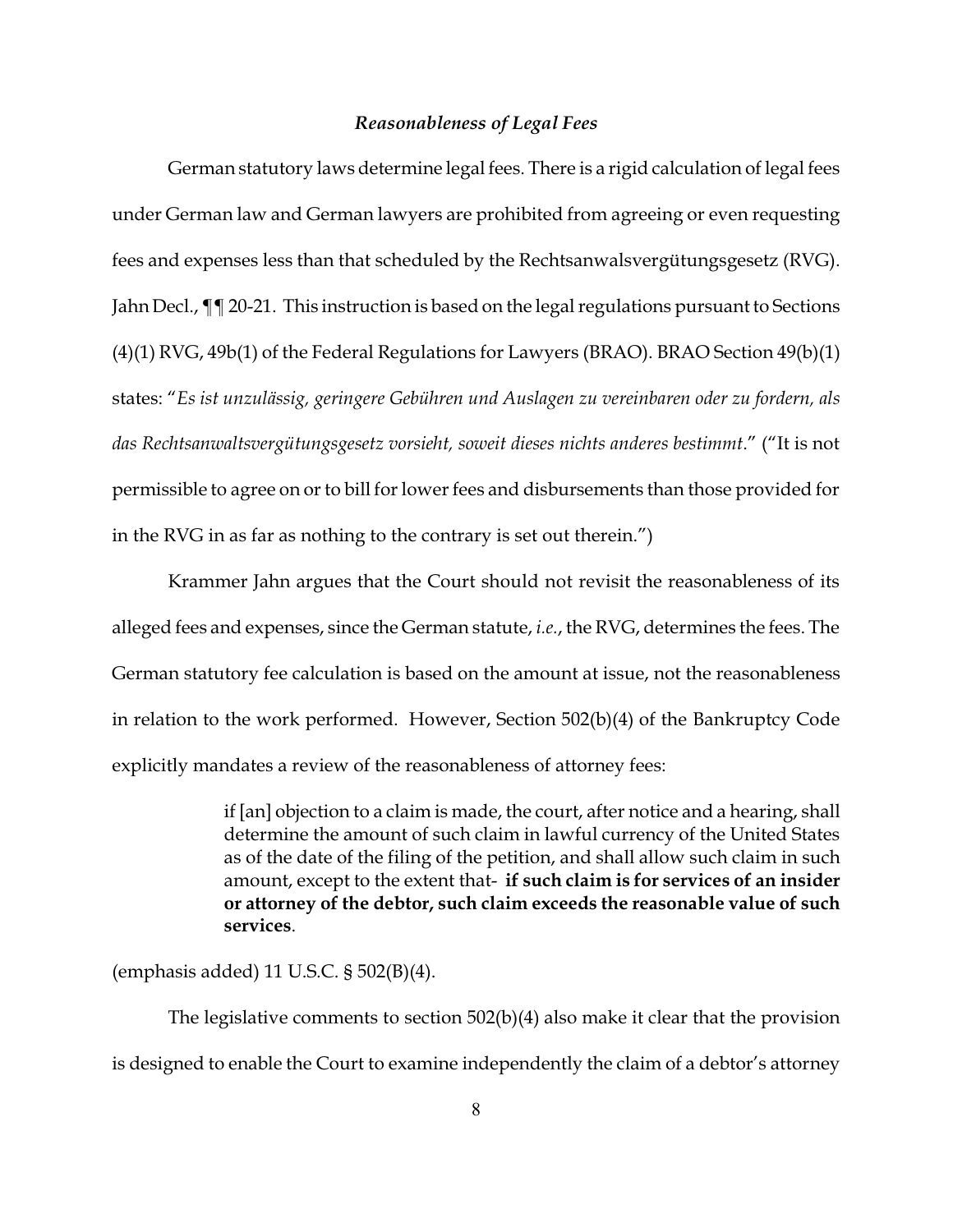and gives the Court the power to disallow fees to the extent they exceed reasonable value of the services provided. See H.R. Rep. No. 595, 95<sup>th</sup> Cong., 1<sup>st</sup> Sess. 353 (1977); S. Rep. No. 989,  $95<sup>th</sup> Cong., 2d Sess. 62 (1978)$  (section 502(b)(4) "permits the court to examine the claim of a debtor's attorney independently of any other provision of this subsection, and to disallow it to the extent that it exceeds the reasonable value of the attorney's services."). Thus, the attorney's claim for services rendered to a debtor will only be allowed to the extent that the Court determines that the value of those services is reasonable.

The German Appellate Court Opinion does not trump this Court's power to review attorneys' fees under section 502(b)(4). Krammer Jahn's legal fees are presumptively reasonable until the Trustee presents evidence "more than the non-movant's own pleadings, denials and affidavits" that they are not. *Saldana v. Kmart Corp.*, 260 F.3d 228, 232 (3d Cir. 2001). Krammer Jahn interprets this as requiring the Trustee to assert that the mechanical application of the German statutory fee scales is in some way unreasonably calculated. However, that is not what the Trustee needs to do, nor is this the only way that the fees can be found to be unreasonable. The Trustee must only present evidence that the legal fees may be unreasonable and in need of this Court's review. In this case the Trustee did present evidence that these fees are unreasonable. Krammer Jahn originally billed the Debtors €30,262 (the equivalent of \$40,296.87 using a conversion rate of \$1.3316 per Euro) for the services provided in the Hannover Court action. The Debtors paid Krammer Jahn for those services and only after STA entered bankruptcy did the German Appellate Court Opinion determine that the Debtors were required to pay an additional  $\epsilon$ 198,498, or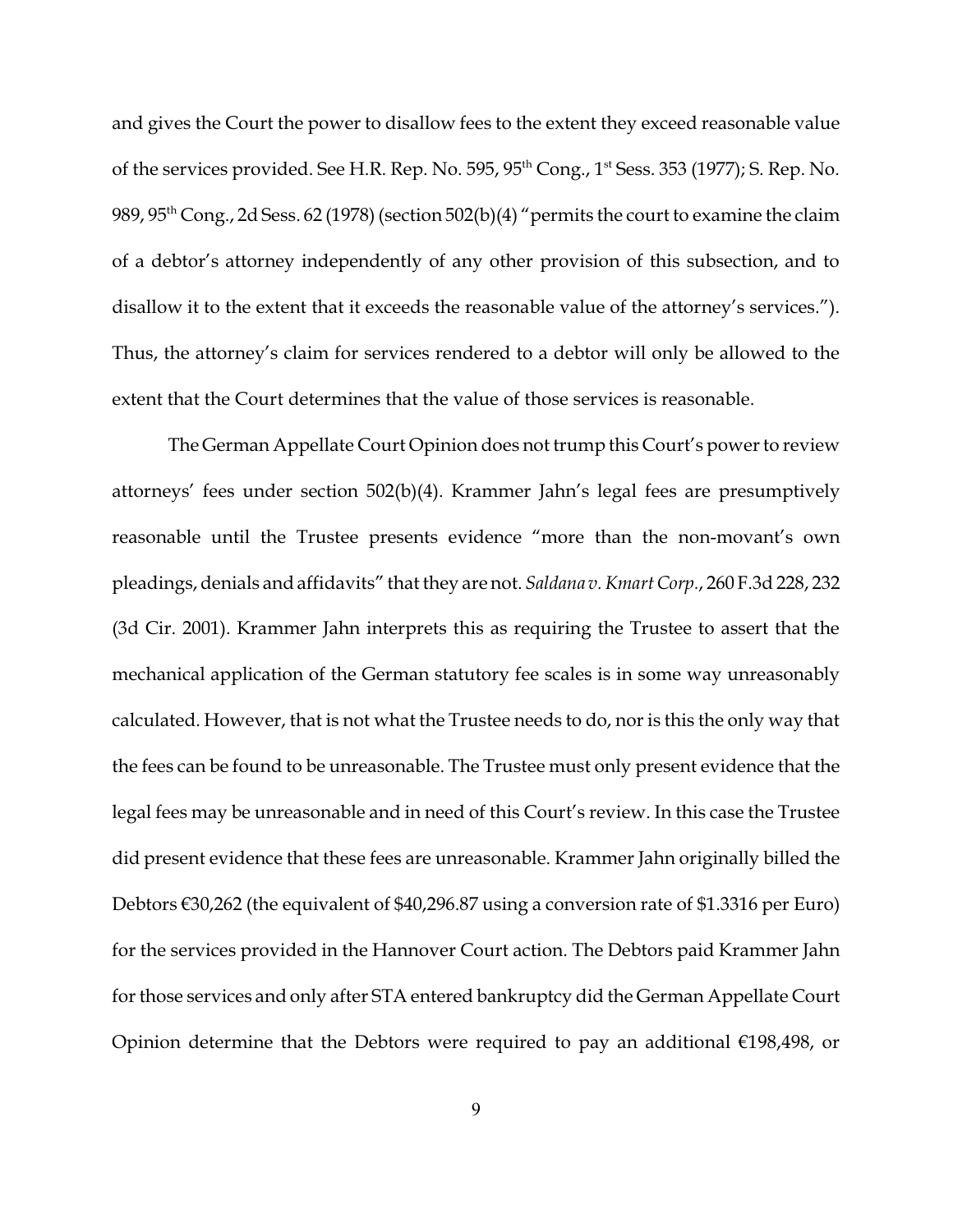\$264,319.94 (using a conversion rate of \$1.3316 per Euro). Not only is this amount 600% greater than the amount previously paid to Krammer Jahn, but the Debtors were not present or represented in the German Appellate Court proceeding. Furthermore, there is no clear basis for concluding these fees are for any additional services rendered by Krammer Jahn or any other reason to justify a 600% increase in lawyer fees. This raises serious questions about the reasonableness of the additional attorneys' fees. The increase in fees would have an enormous impact on the liquidation trust and distributions to other creditors.

## *Rooker-Feldman Doctrine*

The *Rooker-Feldman* doctrine is a rule enunciated by the United States Supreme Court in *Rooker v. Fidelity Trust Co.*, 263 U.S. 413 (1923) and *District of Columbia Court of Appeals v. Feldman*, 460 U.S. 462 (1983). The *Rooker-Feldman* doctrine provides that lower federal courts do not have subject matter jurisdiction to sit in direct review of state court decisions unless Congress has enacted legislation that specifically authorizes such relief. In 2005, the Supreme Court revisited and narrowly construed the doctrine in *Exxon Mobil Corp. v. Saudi Basic Industries Corp.*, 544 U.S. 280 (2005), ruling "the *Rooker-Feldman* doctrine . . .is confined to. . .cases brought by state-court losers complaining of injuries caused by state-court judgments rendered before the district court proceedings commenced and inviting district court review and rejection of those judgements."

Krammer Jahn's reliance on the *Rooker-Feldman* doctrine is misplaced because there is no basis to conclude that the doctrine applies to foreign court decisions. In fact, the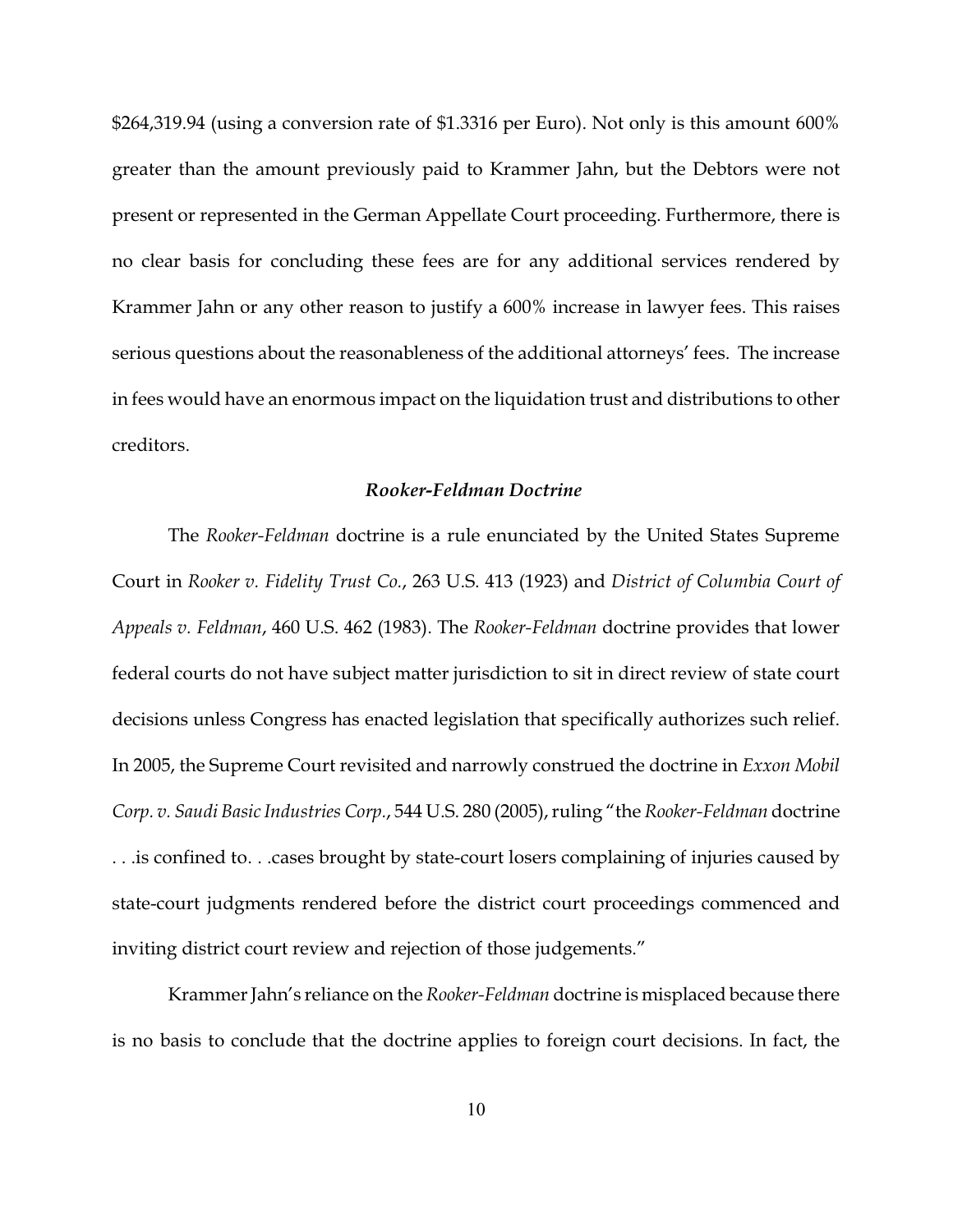doctrine is specifically tailored to state court decisions. Furthermore, this Court is not being asked by the Trustee to revisit the German Appellate Court Opinion but is being asked to decide whether the Opinion is void as a matter of law for violating the automatic stay, or if it is not void, whether this Court can and should review the attorney's fees sought by Krammer Jahn in accordance with the reasonable value standard of section 502(b)(4).

### *Comity*

Another consideration in this case is international comity. In general, "[u]nder the principle of international comity, a domestic court normally will give effect to executive, legislative, and **judicial acts** of a foreign nation." (emphasis added) *Remington Rand v. Business Sys. Inc.*, 830 F.2d 1260, 1266 (3d Cir.1987). More specifically, the Third Circuit has stated that "[c]omity should be withheld only when its acceptance would be contrary or prejudicial to the interest of the nation called upon to give it effect." *Somportex Ltd. v. Philadelphia Chewing Gum Corp.*, 453 F.2d 435, 440 (3d Cir.1971) (citations and footnote omitted), cert. denied, 405 U.S. 1017, 92 S.Ct. 1294, 31 L.Ed.2d 479 (1972). Thus, a court may, within its discretion, deny comity to a foreign judicial act if it finds that the extension of comity "would be contrary or prejudicial to the interest of the" United States. *Philadelphia Gear Corp. v. Philadelphia Gear de Mexico, S.A.*, 44 F.3d 187, 191 (3d Cir. 1994).

Although international comity requires deference to be given to decisions by competent international courts, this Court cannot simply ignore its own responsibility to review the reasonableness of attorneys' fees when the fees directly affect the bankruptcy case. This is especially true in the insolvency context where the judicial action violates the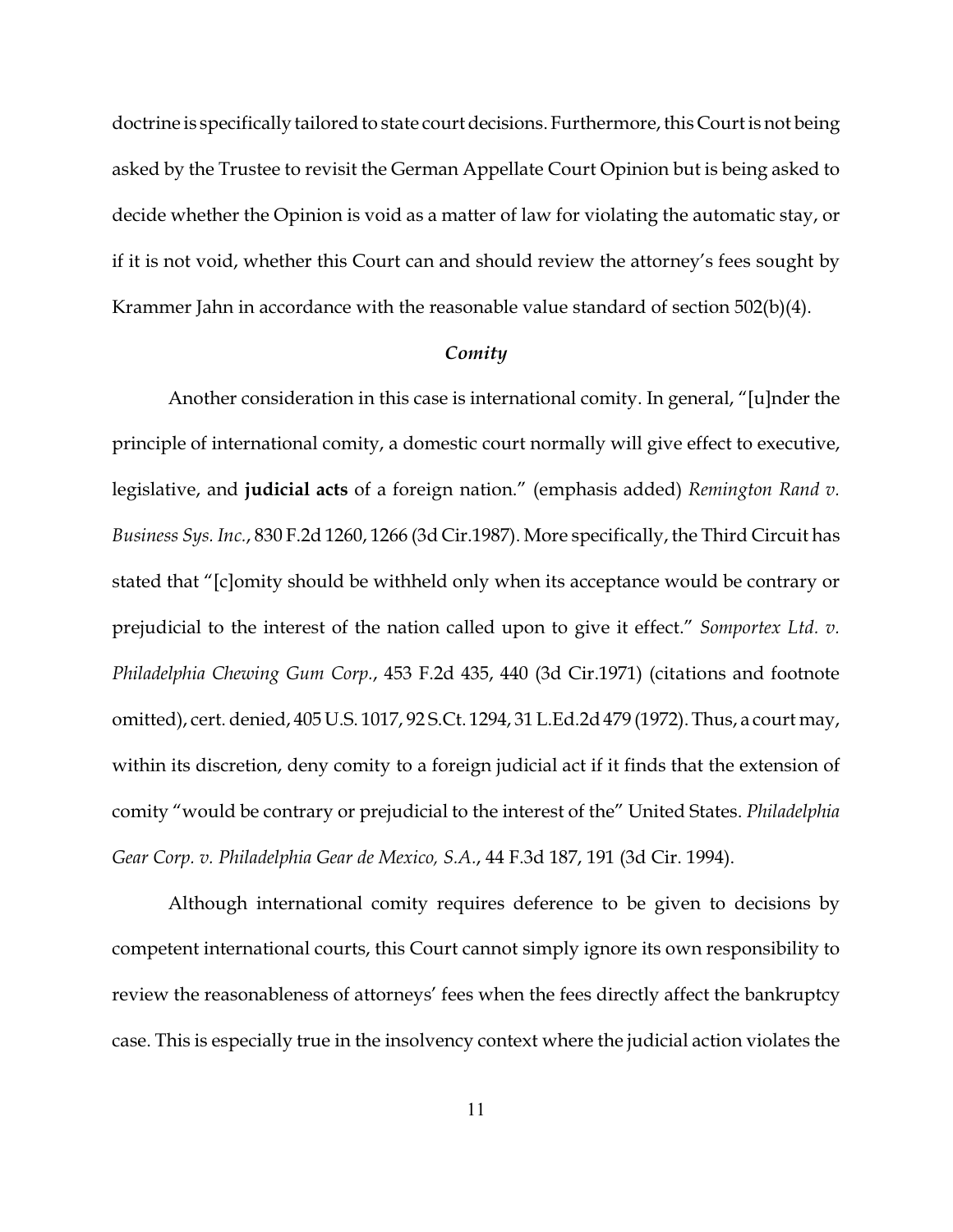automatic stay and the Debtor was not present or represented in the foreign proceeding.

The purpose behind the automatic stay, and why the Court must evaluate the reasonableness of fees under 502(b)(4), is to ensure that a debtor who has invoked the protection of bankruptcy is not subject to unreasonable attorneys' fees. The reasoning behind this policy is illuminated in the *In re Boulder Crossroads* decision which explains that section 502(b)(4) applies to all claims for attorney's fees owed by a debtor for services provided pre-petition. *In re Boulder Crossroads, LLC*, 2010 Bankr. LEXIS 4437, \*37 (Bankr. W.D. Tex. Nov. 30. 2010). The court in *Boulder Crossroads* further explained that the contract rate billed does not determine the value of the claim once the debtor is in bankruptcy and, at that point, the claim is disallowed to the extent that it exceeds the reasonable value for those services and the burden of proof rests on the attorney claimant. *Id*.

The policy behind the *Boulder Crossroads* decision can be applied to this instant proceeding. Even though there is a strict calculation under German statute that is applied to attorneys' fees, once STA entered bankruptcy it became the Court's duty to ensure that the fees are reasonable. The claim is disallowed to the extent the fees exceed the reasonable value for those services. Courtesy and consideration forthe decision of the German courts do not require the Court to abdicate its responsibility to review fees for reasonableness.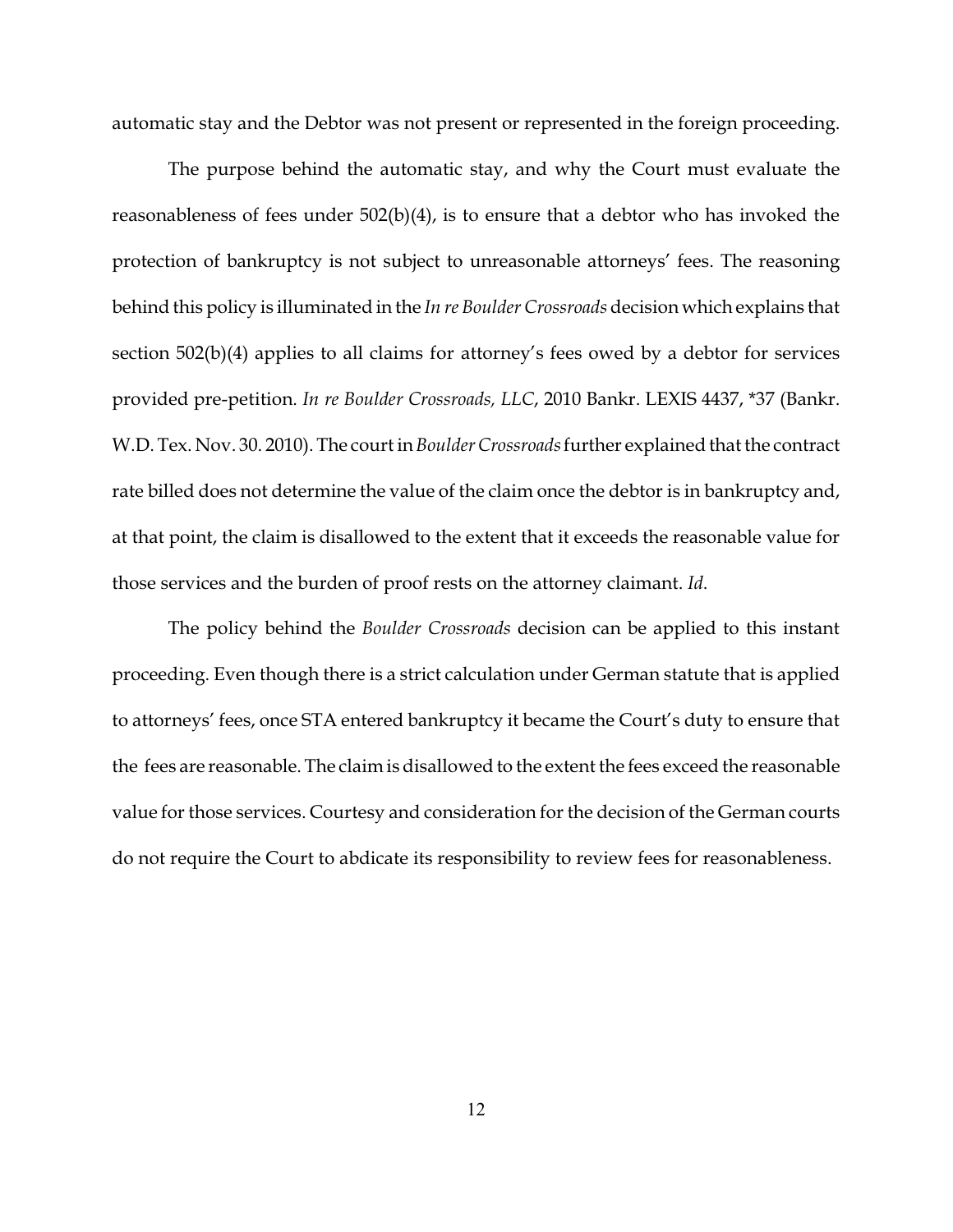## **Conclusion**

The German Appellate Court Opinion on which the fees are calculated is void as the decision violated the automatic stay. Krammer Jahn is not entitled to judgment as a matter of law and a factual issue about the reasonable amount of attorneys' fees that form the basis of the Krammer Jahn POC remains.

Forthe reasons outlined above, the Court will deny the Motion. The Court finds that the Court must determine the reasonableness of the attorneys' fees comprising the Krammer Jahn POC. The parties will be directed to schedule an evidentiary hearing to enable the Court to determine the reasonable fees to which Krammer Jahn is entitled.

Dated: January 12, 2015

Edie Stass KEVIN GROSS, U.S.B.J.